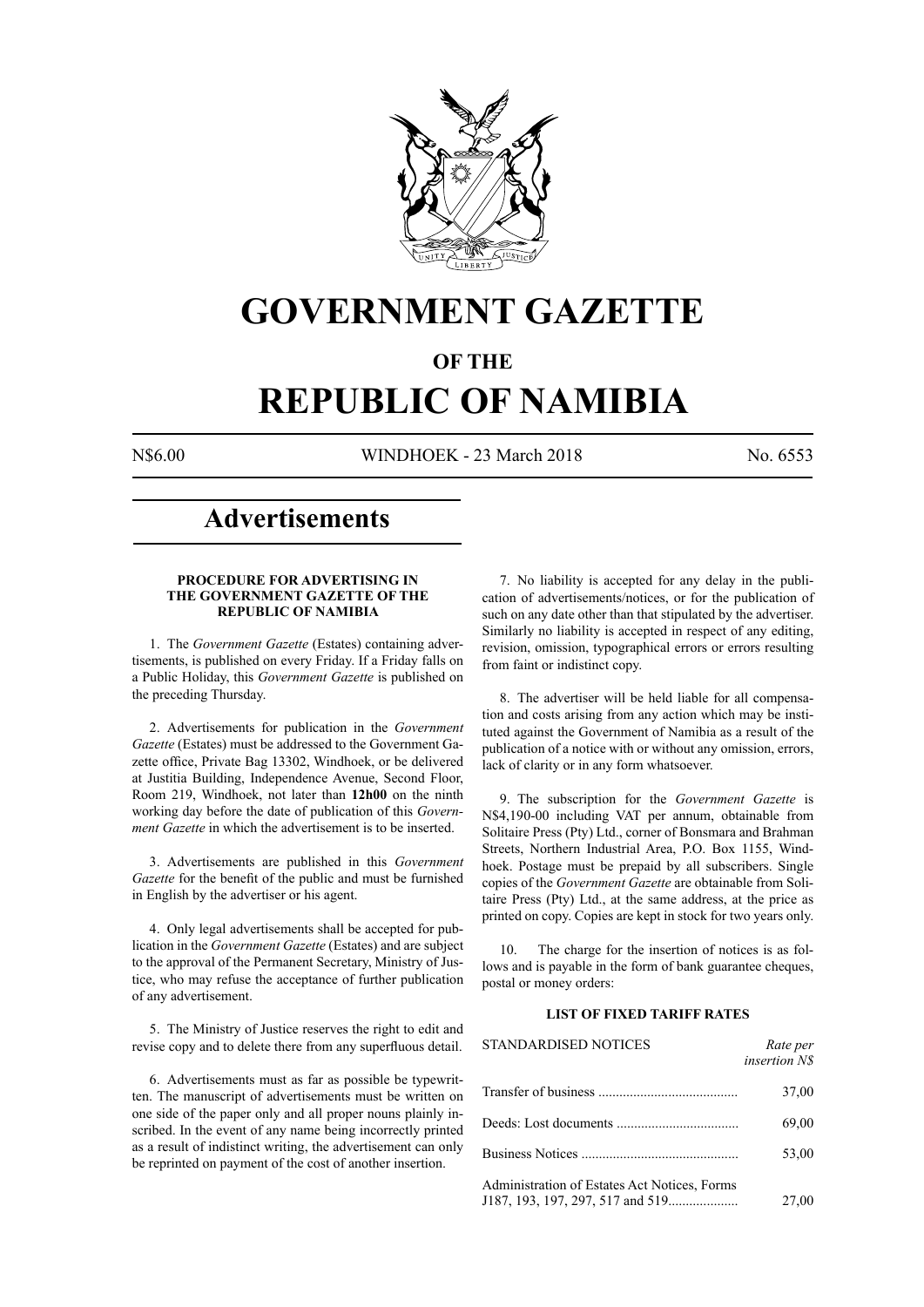| Insolvency Act and Companies Act Notices:                                                                                                                                                               | 48,00  |
|---------------------------------------------------------------------------------------------------------------------------------------------------------------------------------------------------------|--------|
| N.B. Forms 2 and 6 additional statements according<br>to word count table, added to the basic tariff.                                                                                                   | 333,00 |
| Naturalisation notices (including a reprint for the                                                                                                                                                     | 27,00  |
| Unclaimed moneys - only in the <i>Government</i><br>Gazette, closing date 15 January (per entry of                                                                                                      | 13,00  |
|                                                                                                                                                                                                         | 53,00  |
|                                                                                                                                                                                                         | 27,00  |
| <b>NON-STANDARDISED NOTICES</b>                                                                                                                                                                         |        |
| Company notices:                                                                                                                                                                                        |        |
| Short notices: Meetings, resolutions, offers of<br>compromise, conversions of companies, voluntary<br>windings-up, etc.: closing of members' registers<br>for transfer and/or declarations of dividends | 120,00 |
| Declaration of dividends with profit statements,                                                                                                                                                        | 267,00 |
| Long notices: Transfers, changes in respect of<br>shares or capital, redemptions, resolutions,                                                                                                          | 373,00 |
|                                                                                                                                                                                                         | 120,50 |

## **FORM J 187**

## **LIQUIDATION AND DISTRIBUTION ACCOUNTS IN DECEASED ESTATES LYING FOR INSPECTION**

In terms of section 35(5) of Act 66 of 1965, notice is hereby given that copies of the liquidation and distribution accounts (first and final, unless otherwise stated) in the estates specified below will be open for the inspection of all persons interested therein for a period of 21 days (or shorter or longer if specially stated) from the date specified or from the date of publication hereof, whichever may be the later, and at the offices of the Master and Magistrate as stated.

Should no objection thereto be lodged with the Master concerned during the specified period, the executor will proceed to make payments in accordance with the accounts.

570/2017 VIEIRA Joao, 42091800104, No. 20 Hammerkopweg, Hochlandpark. Windhoek. Bank Windhoek Limited, Trust Department, P.O. Box 15, Windhoek.

1756/2017 WILLEMSE Jan Johannes Jacobus, 48052800145, Swakopmund. Swakopmund. Windhoek. FNB Trust Services Namibia (Pty) Ltd, P.O. Box 448, Windhoek, Namibia.

1930/2017 SAMWELE Simeon, 66080100924, Lüderitz. Lüderitz. Windhoek. FNB Trust Services Namibia (Pty) Ltd, P.O. Box 448, Windhoek, Namibia.

1897/2017 JOCHEN Leonard Manfred, Windhoek, 22 April 1942, 42042200034, Windhoek, 9 November 2017. F.M. Oehl Trust cc, P.O. Box 90290, Windhoek, Namibia.

|                                             | 201.00 |
|---------------------------------------------|--------|
| Public auctions, sales, tenders and welfare |        |
| organisations:                              |        |
|                                             | 69.00  |
|                                             | 171.00 |
|                                             | 253.00 |

 $S<sub>class</sub>$  in execution  $207.00$ 

#### ORDERS OF THE COURT

| 157,00 |
|--------|
|        |
| 373,00 |
|        |
| 373,00 |
| 48,00  |
| 40,00  |
|        |

11. The charge for the insertion of advertisements other than the notices mentioned in paragraph 10 is at the rate of N\$13,00 per cm double column. (Fractions of a cm must be calculated as a cm).

12. No advertisements shall be inserted unless the charge is prepaid. Cheques, drafts, postal or money orders must be made payable to the Ministry of Justice, Private Bag 13302, Windhoek.

562/2013 GRASS Hilton Flynn, 62080901338, No. 33 Mermaid Street, Narraville, Walvis Bay. Sarah Maria Grass, 67010501106. Walvis Bay. Windhoek. Kinghorn Associates, P.O. Box 1914, Walvis Bay..

62/2016 SHEKUPE Ananias, 64090800137, Erf 3329, Kwiilimba Street, Walvis Bay. Emilia Shekupe, 61122800223. Walvis Bay. Windhoek. Christian Nambahu, P.O. Box 98780, Pelican Square, Windhoek.

1430/2017 BURGER Hybrecht Elizabeth Johanna, 20010800107, Erf No. 281, Gobabis. Gobabis. Windhoek. Kempen-Maske Legal Practitioners, P.O. Box 55, Gobabis.

1121/2015 DIRKS Filisia, 56100200015, Erf No. 222, Gobabis. Gobabis. Windhoek. Du Pisani Legal Practitioners, No. 67 John Meinert Street, P.O. Box 23990, Windhoek.

1116/2017 STUMPFE Michael George, 521001- 5071087 (RSA), George, Reuplic of South Africa. Windhoek. Charmaine Schultz & Co., P.O. Box 23823, Windhoek.

998/2017 COETZEE Katrina, 3807100200387, Erf No. Rehoboth C315. Rehoboth. Windhoek. V.T. van Wyk Attorneys, Plot A129, Hebron House, Rehoboth.

319/2017 NANDU Godfrey, 63060100705, Erf 1020, 6 Ondje Street, Okuryangava, Windhoek. Patricia K. Nandu, 67042600096. Windhoek. Windhoek. Christian Nambahu, P.O. Box 98780, Pelican Square, Windhoek.

1358/2016 YON Joey, Erf 2418, Malva Street, Narraville, Walvis Bay, Erongo Region. Louise Charmaine Yon. Walvis Bay. Masiza Law Chambers, P.O. Box 4661, Walvis Bay, Namibia.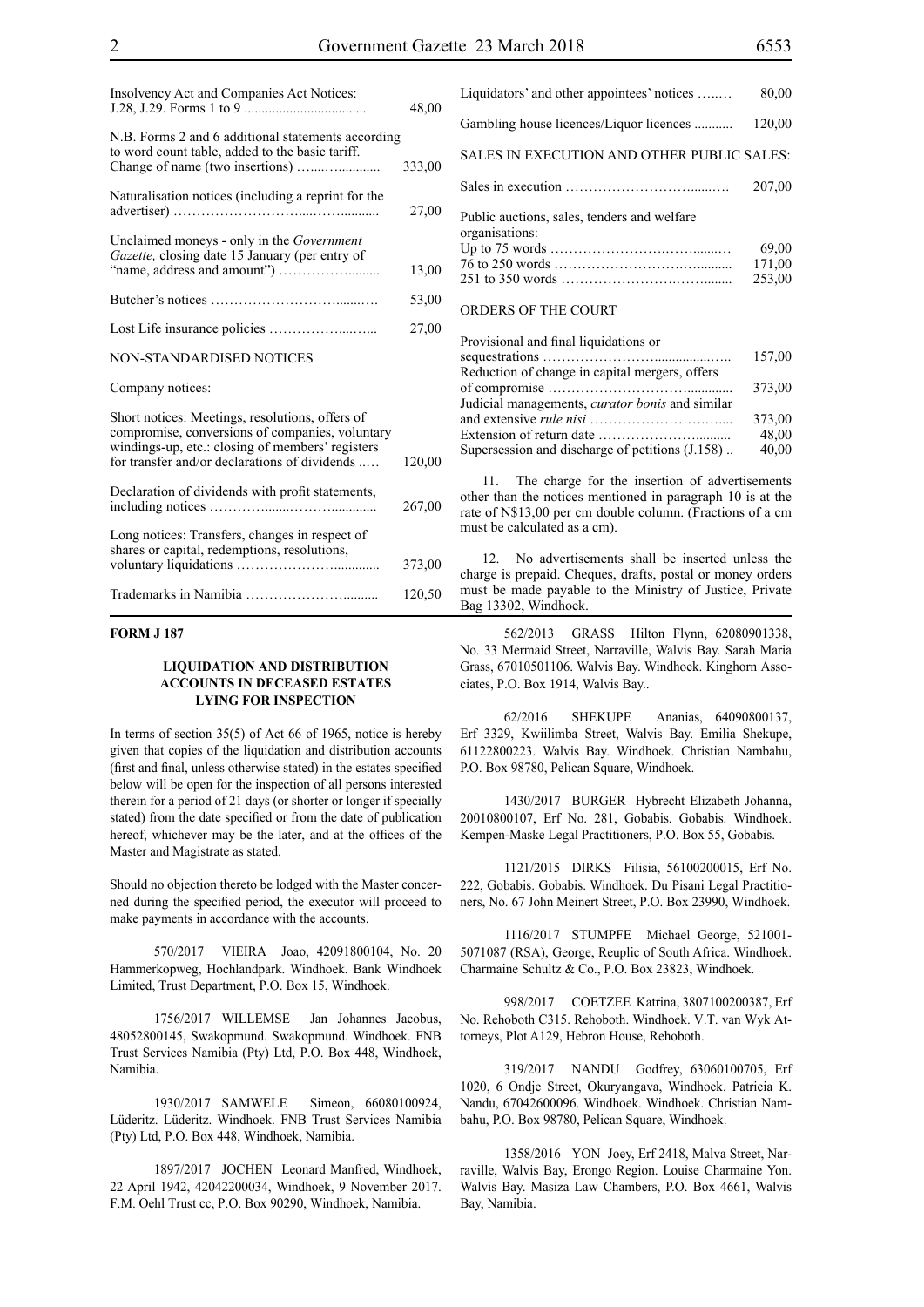35/2017 UPINGASANA Richard Katjawana, 70070700516, Katutura, Rundu. Soini Nampala Upingasana. Rundu. Windhoek. Afflux Investments cc, P.O. Box 1130, Windhoek.

1847/2016 MBAMBA Venatius, 56100100479, Donkerhoek, Rundu. Rundu. Windhoek. Afflux Investments cc, P.O. Box 1130, Windhoek.

1220/2017 BEHRENS Karin Maria, 30021800103, Bismarck Flats No. 5, Swakopmund. Swakopmund. Windhoek. Pointbreak Trust and Estates (Pty) Ltd, P.O. Box 156, Windhoek.

1879/2017 NÜnemann Karl-Heinz, 340130001- 80, P.O. Box 2597, Windhoek. Windhoek. Engling, Stritter & Partners, P.O. Box 43, Windhoek.

1500/2017 SCHATZ Ilse, 29021400057, P.O. Box 894, Windhoek. Windhoek. Engling, Stritter & Partners, P.O. Box 43, Windhoek.

 $\frac{1}{2}$ 

#### **FORM J 193**

## **NOTICE TO CREDITORS IN DECEASED ESTATES**

All persons having claims against the estates mentioned below are hereby called upon to lodge their claims with the executors concerned, within 30 days (or otherwise as indicated) calculated from the date of publication hereof. The information is given in the following order: Estate number, surname and Christian names, date of birth, identity number, last address, date of death; surviving spouse's names, surname, date of birth and identity number; name and address of executor or authorised agent, period allowed for lodgement of claims if other than 30 days.

253/2018 TITUS Gerbard, Windhoek, 4 July 1964, 64070400834, Outapi, Namibia, 23 September 2010. IBIS Financial Services cc, P.O. Box 80049, Windhoek.

336/2018 KAROMUINE Alexanderine, Windhoek, 13 March 1962, 62031300636, Oshinene, 13 November 2017. Bank Windhoek Ltd, P.O. Box 15, Windhoek.

1559/2018 UULE Kristian Uuwanga, Windhoek, 2 March 1961, 61030200866, Oshikoto, 7 April 2016. Bank Windhoek Ltd, P.O. Box 15, Windhoek.

352/2018 VAN SCHALKWYK Theunis, Windhoek, 19 June 1973, 73061900411, Rehoboth, 6 February 2018. Elizabeth van Schalkwyk, 17 April 1975, 75041700079. Bank Windhoek Ltd, P.O. Box 15, Windhoek.

318/2018 JORDAAN Maria Margaretha, Windhoek, 26 March 1936, 3603260024086, Henties Bay, 8 December 2017. Jan Hendrik Johannes Jordaan, 10 December 1936, 36121000430. Bank Windhoek Ltd, P.O. Box 15, Windhoek.

267/2018 KARSTEN Anna Christina, Windhoek, 28 January 1946, 46012800177, Swakopmund, 13 October 2017. Bank Windhoek Ltd, P.O. Box 15, Windhoek.

100/2018 BONTHUYS Barend Willem, Windhoek, 17 March 1923, 2303175020086, Windhoek, 12 January 2018. Gerrida Margaretha Bonthuys, 3 October 1935, 3510030080084. Bank Windhoek Ltd, P.O. Box 15, Windhoek.

282/2018 KHIBA Magdalena, Windhoek, 6 August 1951, 51080600507, Khomas, 19 December 2017. Bank Windhoek Ltd, P.O. Box 15, Windhoek.

1562/2017 CRAMER Gunther, Windhoek, 15 July 1930, 30071500154, Erf 1254, Duineweg, Henties Bay, Namibia, 9 September 2017. Old Mutual Trust, P.O. Box 165, Windhoek.

303/2018 DU PLESSIS Daniel Louis Trichard, Windhoek, 3 February 1969, 69020301365, Omaruru, 28 January 2018. F.M. Oehl Trust cc, P.O. Box 90290, Windhoek, Namibia.

355/2018 KRAUSE Melani, Windhoek, 17 September 1991, 91091700788, Windhoek, 11 August 2017. F.M. Oehl Trust cc, P.O. Box 90290, Windhoek, Namibia.

307/2018 HANGUE Sonja, Windhoek, 31 May 1979, 79053100032, Windhoek, 21 September 2017. Wilfried Edwin Hangue, 22 December 1978, 78122200079. Fisher, Quarmby & Pfeifer, P.O. Box 37, Windhoek.

112/2018 MOUTON Patrick Romeo, Windhoek, 24 July 1967, 67072400443, Erf No. 481, Francisa van Neel Avenue, Tamariskia, Swakopmund, 31 October 2017. Cecilia Cornelia Mouton, 6 October 1965, 65100600225. Dr. Weder, Kauta & Hoveka Inc., 3rd Floor, WKH House, Jan Jonker Road, Ausspannplatz, P.O. Box 864, Windhoek, Namibia.

271/2018 VISSER Johannes Andries, Windhoek, 4 January 1941, 41010400177, No. 5 Mark Street, Mariental, Namibia, 25 January 2018. Advance Wealth Management (Pty) Ltd, P.O. Box 86568, Eros, Windhoek.

138/2018 EURAGELISTA Erminio, Windhoek, 7 April 1947, 47040700778, Erf 1004, Soweto, Grootfontein, 27 August 2017. Afflux Investments cc, P.O. Box 1130, Windhoek.

1442/2013 KATUNDU Efraim, Windhoek, 11 March 1921, 2103115142085, Erf 730, Kuisebmond, Walvis Bay, 1 July 1998. Du Pisani Legal Practitioners, No. 67 John Meinert Street, P.O. Box 23990, Windhoek.

116/2018 WILCKENS Annemarie Helene, Windhoek, 11 November 1923, 23111100111, Flat No. 22, Schanzen Oord Retirement Village, Windhoek, 16 December 2017. Pointbreak Trust and Estates (Pty) Ltd, P.O. Box 156, Windhoek.

1323/2017 SHATYOHAMBA Simeon, Windhoek, 6 March 1955, 55030600752, Endola Village, Ohangwena Region, Namibia, 7 September 2012. IBIS Financial Services cc, P.O. Box 80049, Windhoek.

198/2018 JANSEN VAN RENSBURG Blignaut, Windhoek, 19 August 1958, 5808195014080, Pretoria, Republic of South Africa, 24 August 2017. Charmaine Schultz & Co., P.O. Box 23823, Windhoek.

 $\frac{1}{2}$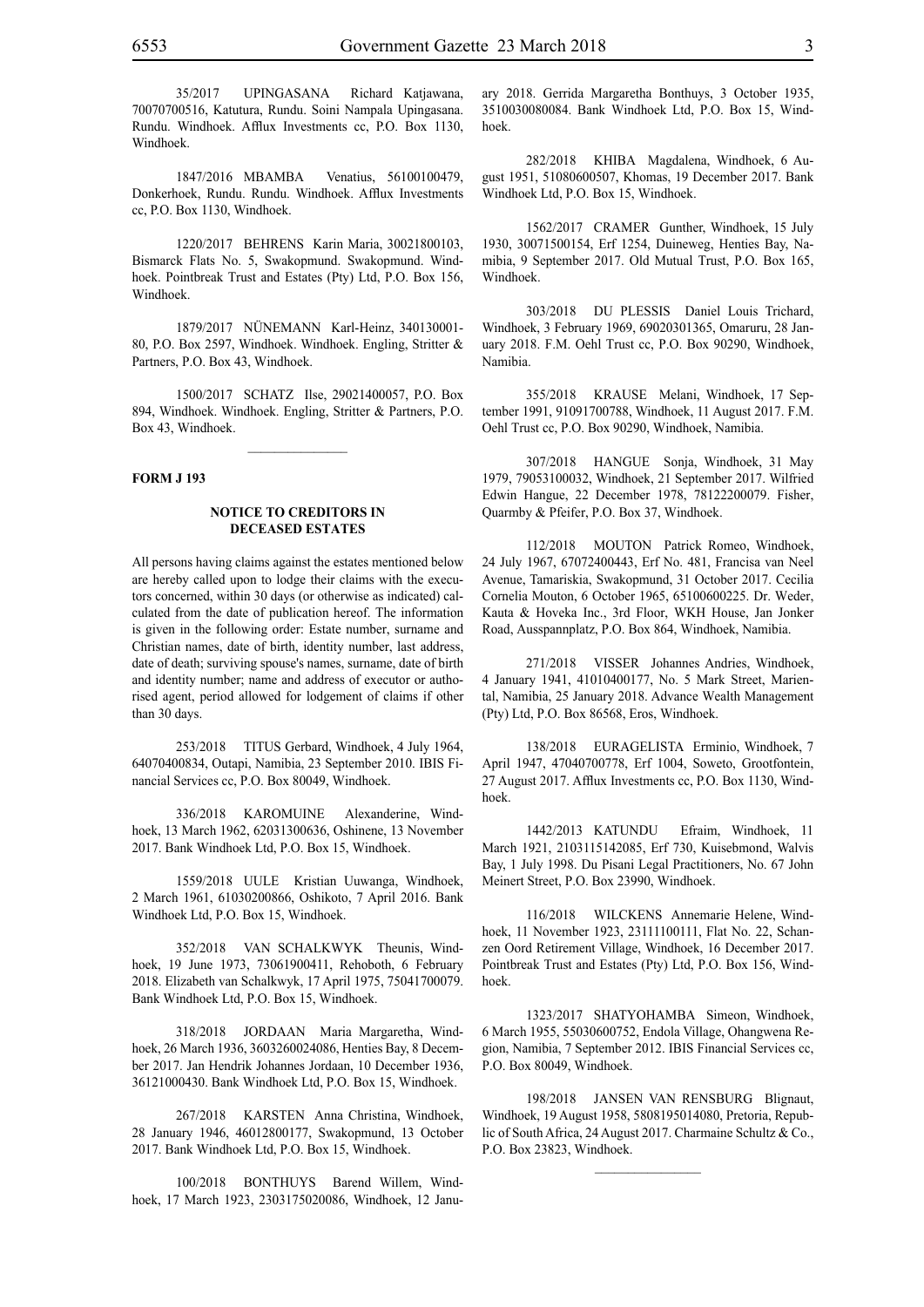## **FORM 1**

## **APPOINTMENT OF TRUSTEES AND LIQUIDATORS AND PROOF OF CLAIMS IN SEQUESTRATED ESTATES OR COMPANIES BEING WOUND UP**

Pursuant to subsection (3) of section fifty-six, section seventyseven and subsection (3) of section forty of the Insolvency Act, 1936, section 339, 366, 375 (5)(b) and 402 of the Companies Act, 1973, notice is hereby given that the persons mentioned below have been appointed trustee or liquidators, as the case may be, and that persons indebted to the estate or companies are required to pay their debts to them forthwith unless otherwise indicated.

Meetings of creditors of the said estate or companies will be held on the dates and the times and places mentioned below, for proof of claims against the estates or companies, for the purpose of receiving the trustees' or liquidators' reports as to the affairs and conditions of the estates or companies and for giving the trustees or liquidators directions concerning the sale of recovery or any matter relating to the administration thereof.

W29/17 **Insolvent Estate: Johannes Petrus Botha**. D.J. Bruni, Trustee, Bruni & McLaren, P.O. Box 11267, Klein Windhoek. 28 March 2018 at 10h00 before the Master of the High Court, Windhoek. Second meeting of creditors.

W3/18 **Integrated Technology Solutions cc** (In Liquidation). I.R. McLaren Liquidator, Bruni & McLaren, P.O. Box 11267, Klein Windhoek. 28 March 2018 at 10h00 before the Master of the High Court, Windhoek. First and Second meetings of members and creditors.

## **IN THE MAGISTRATE'S COURT FOR THE DISTRICT OF WINDHOEK**

 $\frac{1}{2}$ 

**HELD AT WINDHOEK CASE NO: 6613 OF 2016**

In the matter between:

| <b>BODY CORPORATE OF</b> |  |
|--------------------------|--|
| <b>HORNBILL COURT</b>    |  |

and

**GLORIA VENYENGUA HIJARUNGURU** Execution Debtor

**Execution Creditor** 

## **NOTICE OF SALE IN EXECUTION**

IN EXECUTION of a Judgment granted by the above Honourable Court against the Execution Debtor on **23 November 2016**, the following property will be sold by public auction on **12 April 2018**, at **10H00** by the Messenger of the Court for the district of **Windhoek** in front of the Magistrate's Court, Mungunda Street, Katutura, Windhoek:

(a) Section No. 18 as shown and more fully described on Section Plan No. 66/2011 in the development scheme known as Hornbill Court, in respect of the land and building or buildings, situate at Rocky Crest, in the Municipality of Windhoek, Registration Division "K", Khomas Region, of which the floor area, according to the said Sectional Plan, is 62 (Sixty Two) square metres in extent; and

 (b) An undivided share in the common property in the development scheme, apportioned to that Section in accordance with the participation quota as endorsed on that Sectional Plan.

HELD under Certificate of Registered Sectional Title No. 66/2011(18)(UNIT), dated 21 November 2011, with all fixed improvements thereon.

Alleged improvements: 1 x Kitchen (with build- in cupboards), 1 x Lounge, 2 x Bedrooms (with build-in cupboards), 1 x Bathroom, Carport.

## **MAIN CONDITIONS OF SALE:**

- 1. The Sale is subject to the provisions of the Magistrate's Court Act 32 of 1944, as amended.
- 2. The property will be sold "voetstoots" according to the existing title deed.
- 3. One tenth of the purchase price will be payable immediately after the Sale in cash, the balance against transfer to be secured by a bank or building society guarantee.
- 4. The complete conditions of Sale may be inspected at the office of the Messenger of the Court, Windhoek (Tel no: 248568) and at the Plaintiff's Attorneys' offices at the undermentioned address.
- 5. The sale will be in Namibian Dollars and no bid less than N\$1,00 (ONE NAMIBIAN DOLLAR) will be accepted.

DATED AT WINDHOEK on 15 FEBRUARY 2018.

VAN DER MERWE-GREEFF ANDIMA INC. ATTORNEYS FOR PLAINTIFF / EXECUTION CREDITOR 28 CHURCH STREET **WINDHOEK** 

## **IN THE HIGH COURT OF NAMIBIA MAIN DIVISION - WINDHOEK**

 $\frac{1}{2}$ 

**CASE NO: HC-MD-CIV-ACT-CON-2017/00517**

In the matter between:

## **BANK WINDHOEK LIMITED** Plaintiff

and

**NEAL JOHN RITTMANN** Defendant

### **NOTICE OF SALE IN EXECUTION**

In execution of a Judgement of the above Honourable Court in the above action, a sale without reserve will be held by the Deputy Sheriff, **Rehoboth,** at Erf No Rehoboth F223, Rehoboth, on **4 April 2018**, at **10h00**, of the undermentioned property:

| <b>CERTAIN:</b>   | Erf No Rehoboth F223                                   |
|-------------------|--------------------------------------------------------|
| SITUATE:          | In the Town of Rehoboth<br>(Registration division "M") |
| <b>MEASURING:</b> | 1000 square metres                                     |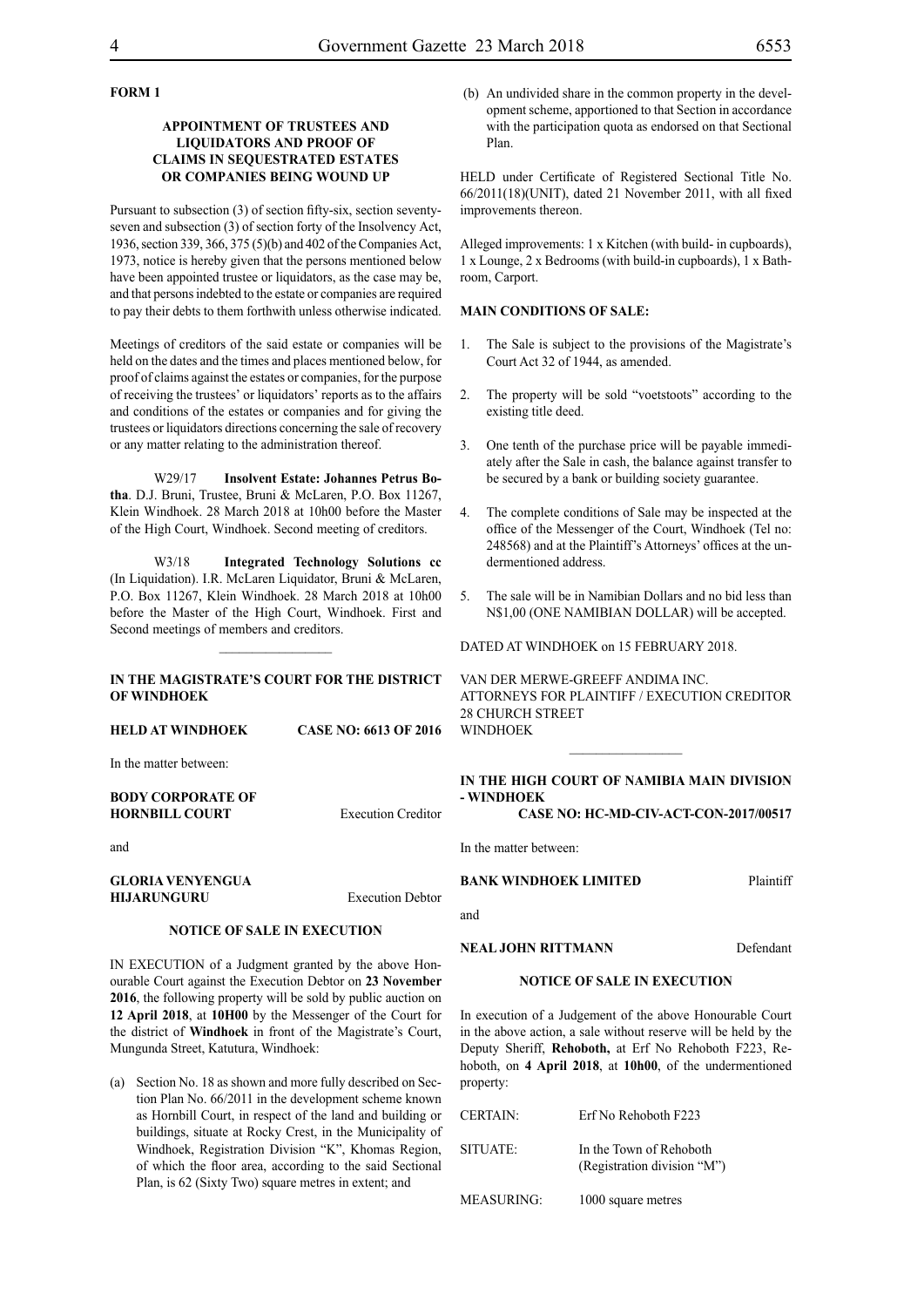| IMPROVEMENTS: Two bedroom dwelling with lounge,<br>bathroom and kitchen                                                                                                                                                                                                                                                                                                                                                                                                                                              |                                            |                                                                                                                                                                                                                                                   | IN THE HIGH COURT OF NAMIBIA<br>CASE NO. HC-MD-CIV-ACT-CON-2017/01364           |           |
|----------------------------------------------------------------------------------------------------------------------------------------------------------------------------------------------------------------------------------------------------------------------------------------------------------------------------------------------------------------------------------------------------------------------------------------------------------------------------------------------------------------------|--------------------------------------------|---------------------------------------------------------------------------------------------------------------------------------------------------------------------------------------------------------------------------------------------------|---------------------------------------------------------------------------------|-----------|
| TERMS 10% of the purchase price and the auctioneers' com-<br>mission must be paid on the date of the sale. The further terms<br>and conditions of the sale will be read prior to the auction and<br>lie for inspection at the office of the Deputy Sheriff, Rehoboth<br>and at the offices of the execution creditor's attorneys.                                                                                                                                                                                    |                                            | In the matter between:                                                                                                                                                                                                                            |                                                                                 |           |
|                                                                                                                                                                                                                                                                                                                                                                                                                                                                                                                      |                                            |                                                                                                                                                                                                                                                   | STANDARD BANK NAMIBIA LIMITED                                                   | Plaintiff |
|                                                                                                                                                                                                                                                                                                                                                                                                                                                                                                                      |                                            | and                                                                                                                                                                                                                                               |                                                                                 |           |
| DATED at WINDHOEK this 21st day of FEBRUARY 2018.                                                                                                                                                                                                                                                                                                                                                                                                                                                                    |                                            |                                                                                                                                                                                                                                                   | LUCIA NDAFAPAWA NASHIDENGO                                                      | Defendant |
| DR WEDER KAUTA & HOVEKA INC<br>LEGAL PRACTITIONER FOR PLAINTIFF<br>WHK HOUSE                                                                                                                                                                                                                                                                                                                                                                                                                                         |                                            |                                                                                                                                                                                                                                                   | <b>NOTICE OF SALE IN EXECUTION OF</b><br><b>IMMOVABLE PROPERTY</b>              |           |
| <b>JAN JONKER ROAD</b><br><b>WINDHOEK</b>                                                                                                                                                                                                                                                                                                                                                                                                                                                                            |                                            | Pursuant to Judgment of the above Honourable Court granted<br>on 20 OCTOBER 2017, the following immovable property<br>will be sold without reserve and voetstoots by the Deputy Sher-<br>iff of the District of EENHANA on 11 APRIL 2018 at 11H00 |                                                                                 |           |
| IN THE HIGH COURT OF NAMIBIA MAIN DIVISION<br>- WINDHOEK                                                                                                                                                                                                                                                                                                                                                                                                                                                             |                                            | <b>LIC OF NAMIBIA</b>                                                                                                                                                                                                                             | at ERF NO. 457 (EXTENSION NO 1) EENHANA, REPUB-                                 |           |
| CASE NO: HC-MD-CIV-ACT-CON-2017/02061                                                                                                                                                                                                                                                                                                                                                                                                                                                                                |                                            |                                                                                                                                                                                                                                                   |                                                                                 |           |
| In the matter between:                                                                                                                                                                                                                                                                                                                                                                                                                                                                                               |                                            | <b>CERTAIN:</b>                                                                                                                                                                                                                                   | Erf No. 457, Eenhana<br>(Extension No. 1)                                       |           |
| BANK WINDHOEK LIMITED<br>and                                                                                                                                                                                                                                                                                                                                                                                                                                                                                         | Plaintiff                                  | SITUATE:                                                                                                                                                                                                                                          | In the Town of Eenhana<br>(Registration Division "A")<br>Ohangwena Region       |           |
| XAVIER THIERRY HENTY<br>PHILANDER                                                                                                                                                                                                                                                                                                                                                                                                                                                                                    | First Defendant<br><b>Second Defendant</b> | <b>MEASURING:</b>                                                                                                                                                                                                                                 | 375 (three seven five) square metres                                            |           |
| <b>SHARON CHRISSELDA</b><br>PHILANDER                                                                                                                                                                                                                                                                                                                                                                                                                                                                                |                                            | <b>CONSISTING OF</b>                                                                                                                                                                                                                              | Lounge, Kitchen, 2 Bedrooms, 1 Bath-<br>room, 1 Outside Toilet, 2 Outside Flats |           |
| <b>NOTICE OF SALE IN EXECUTION</b>                                                                                                                                                                                                                                                                                                                                                                                                                                                                                   |                                            |                                                                                                                                                                                                                                                   | each with Kitchen, Bathroom and 1<br>Bedroom                                    |           |
| In execution of a Judgement of the above Honourable Court<br>The "Conditions of Sale-in-Execution" will lie for inspection<br>in the above action, a sale without reserve will be held by the<br>at the office of the Deputy Sheriff at TSUMEB and at the Head<br>Office of Plaintiff at WINDHOEK and Plaintiff's Attorneys,<br>Deputy Sheriff, Rehoboth, at Erf No Rehoboth Extension<br>2-508, Rehoboth, on 4 April 2018, at 12h00, of the undermen-<br>Fisher, Quarmby & Pfeifer, at the under mentioned address. |                                            |                                                                                                                                                                                                                                                   |                                                                                 |           |

Dated at WINDHOEK this 8th day of MARCH 2018

FISHER, QUARMBY & PFEIFER LEGAL PRACTITIONER FOR Plaintiff Cnr Robert Mugabe Avenue & Thorer Street Entrance in Burg Street P O Box 37 WINDHOEK

### **LOST LAND TITLE OF FARM STEENBOKPAN NO. 786**

 $\frac{1}{2}$ 

Notice is hereby given that I/we intend to apply for certified copy of the following land title registered in favour of **Willem Gertze**, Identity Number: 43032200105, in respect of:

| CERTAIN·   | Farm Sover No. 744 |
|------------|--------------------|
| MEASURING: | 1127,4672 hectares |
| DATED      | 28 October 1992    |

All persons who object to the issue of such copy are hereby required to lodge their objections in writing with the Registrar of Deeds Rehoboth within three weeks form the publication of this notice.

## **- WINDHOEK**

## **XAVIER THIERRY HENTY SHARON CHRISSELDA**

In execution of a Judgement of the above Honourable Court in the above action, a sale without reserve will be held by the Deputy Sheriff, **Rehoboth,** at Erf No Rehoboth Extension 2-508, Rehoboth, on **4 April 2018**, at **12h00**, of the undermentioned property:

- CERTAIN: Erf No Rehoboth Extension 2-508
- SITUATE: In the Town of Rehoboth (Registration Division "M")

MEASURING: 394 square metres

IMPROVEMENTS: Three bedroom dwelling with lounge, kitchen, bathroom, study, double garage, laundry, shade net carport, covered front stoep and swimming pool

TERMS 10% of the purchase price and the auctioneers' commission must be paid on the date of the sale. The further terms and conditions of the sale will be read prior to the auction and lie for inspection at the office of the Deputy Sheriff, Rehoboth and at the offices of the execution creditor's attorneys.

DATED at WINDHOEK this 21st day of FEBRUARY 2018.

DR WEDER KAUTA & HOVEKA INC Legal Practitioner for Plaintiff WHK HOUSE Jan Jonker Road **WINDHOEK**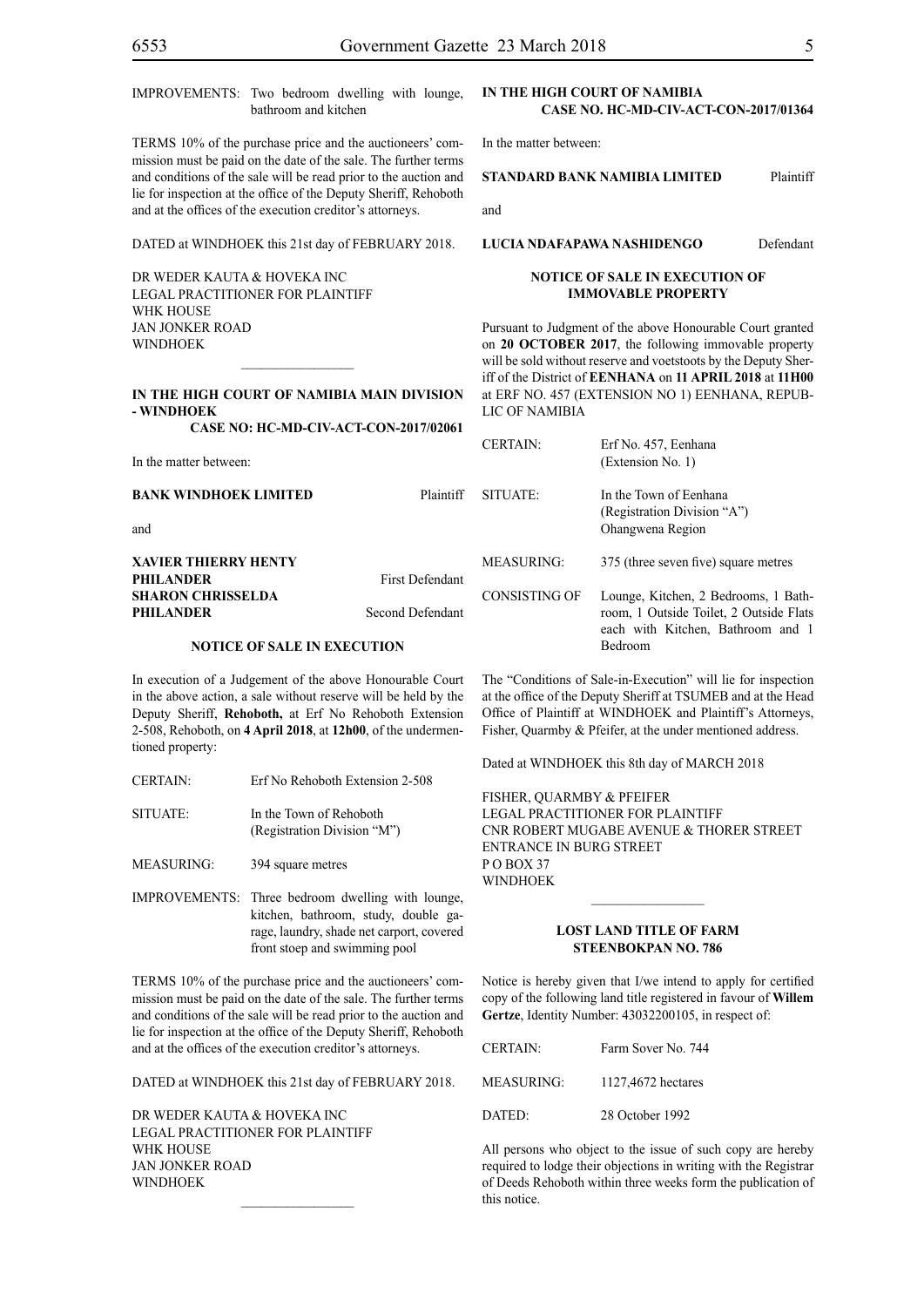## Dated at WINDHOEK this 12th day of MARCH 2018

VAN DER MERWE-GREEFF ANDIMA INC Legal Practitioners 28 Church Street P O Box 2356 **WINDHOEK** 

### **LOST BOND NO. 1131/2009**

 $\frac{1}{2}$ 

Notice is hereby given that I/we intend to apply for a certified copy of Mortgage bond no 1131/2009 passed by **CHRISTOF-FEL MARKUS**, Identity number 59062600344 and **SARAH MARKUS**, born on 11 September 1954, married in community of property to each other in favour of **AGRICULTURAL BANK OF NAMIBIA** (a body corporate under the Agricultural Bank Act No 5/2003) in respect of:

| <b>CERTAIN:</b> | Farm Namibia No. 764        |
|-----------------|-----------------------------|
| SITUATE:        | (Registration Division "M") |
|                 | Hardap Region               |

MEASURING: 1242,625 hectares

All persons who object to the issue of such copy are hereby required to lodge their objections in writing with the Registrar of Deeds Rehoboth with in three weeks form the publication of this notice.

Dated at WINDHOEK this 13th day of March 2018.

FISHER QUARMBY & PFEIFER Legal Practitioners Corner of Robert Mugabe Ave & Thorer Street, Windhoek P O Box 37 **WINDHOEK** 

#### **LOST LAND TITLE OF FARM NAMIBIA NO. 764**

 $\frac{1}{2}$ 

Notice is hereby given that I/we intend to apply for a certified copy of Landtitle dated 24 FEBRUARY 1978 passed/ registered in favour of **CHRISTOFFEL MARKUS**, Identity number 59062600344 and **SARAH MARKUS**, born on 11 September 1954, married in community of property to each other in respect of:

| <b>CERTAIN:</b> | Farm Namibia No 764                          |
|-----------------|----------------------------------------------|
| <b>SITUATE:</b> | (Registration Division "M")<br>Hardap Region |

MEASURING: 1242,625 hectares

All persons who object to the issue of such copy are hereby required to lodge their objections in writing with the Registrar of Deeds Rehoboth with in three weeks form the publication of this notice.

Dated at WINDHOEK this 13th day of MARCH 2018.

FISHER QUARMBY & PFEIFER Legal Practitioners Corner of Robert Mugabe Ave & Thorer Street, Windhoek PO BOX 37 WINDHOEK

### **THE ALIENS ACT, 1937 NOTICE OF INTENTION OF CHANGE OF SURNAME**

 $\frac{1}{2}$ 

I, **eusebiu haikel**, residing at No. 1 Omatando, Ongwediva and self employed intend applying to the Minister of Home Affairs for authority under section 9 of the Aliens Act, 1937, to assume the surname **goncalves** for the reasons that **HAIKEL** not being the official surname, but **GONCALVES** being the correct and official surname.

I previously bore the name **eusebiu haikel.**

Any person who objects to my assumption of the said surname of **GONCALVES** should as soon as may be lodge his or her objection, in writing, with a statement of his or her reasons therefor, with the Magistrate of Windhoek.

**e. haikel ongwediva NAMIBIA**

#### **THE ALIENS ACT, 1937 NOTICE OF INTENTION OF CHANGE OF SURNAME**

 $\frac{1}{2}$ 

I, **lahja iitamalo**, residing at BM52-13, Hospital Street, Maltahöhe and employed as a cleaner in the Ministry of Health and Social Services intend applying to the Minister of Home Affairs for authority under section 9 of the Aliens Act, 1937, to assume the surname **amunyela** for the reasons that **IITAMALO** is my grandfather's name and not my surname so for this reason I would like to assume my father's surname which is **AMUNYELA**.

I previously bore the name **lahja iitamalO.**

Any person who objects to my assumption of the said surname of **amunyela** should as soon as may be lodge his or her objection, in writing, with a statement of his or her reasons therefor, with the Magistrate of Windhoek.

**l. iitamalO maltahÖhe NAMIBIA**

### **THE ALIENS ACT, 1937 NOTICE OF INTENTION OF CHANGE OF SURNAME**

 $\frac{1}{2}$ 

I, **lydia mwetako**, residing at Erf 386, Okahandja, Oshetu No. 1 and employed as Sieving intend applying to the Minister of Home Affairs for authority under section 9 of the Aliens Act, 1937, to assume the surname **PETRUS** for the reasons that I wanted to change it, because it is not the same as my school report.

I previously bore the name LYDIA MWETAKO.

Any person who objects to my assumption of the said surname of **petrus** should as soon as may be lodge his or her objection, in writing, with a statement of his or her reasons therefor, with the Magistrate of Windhoek.